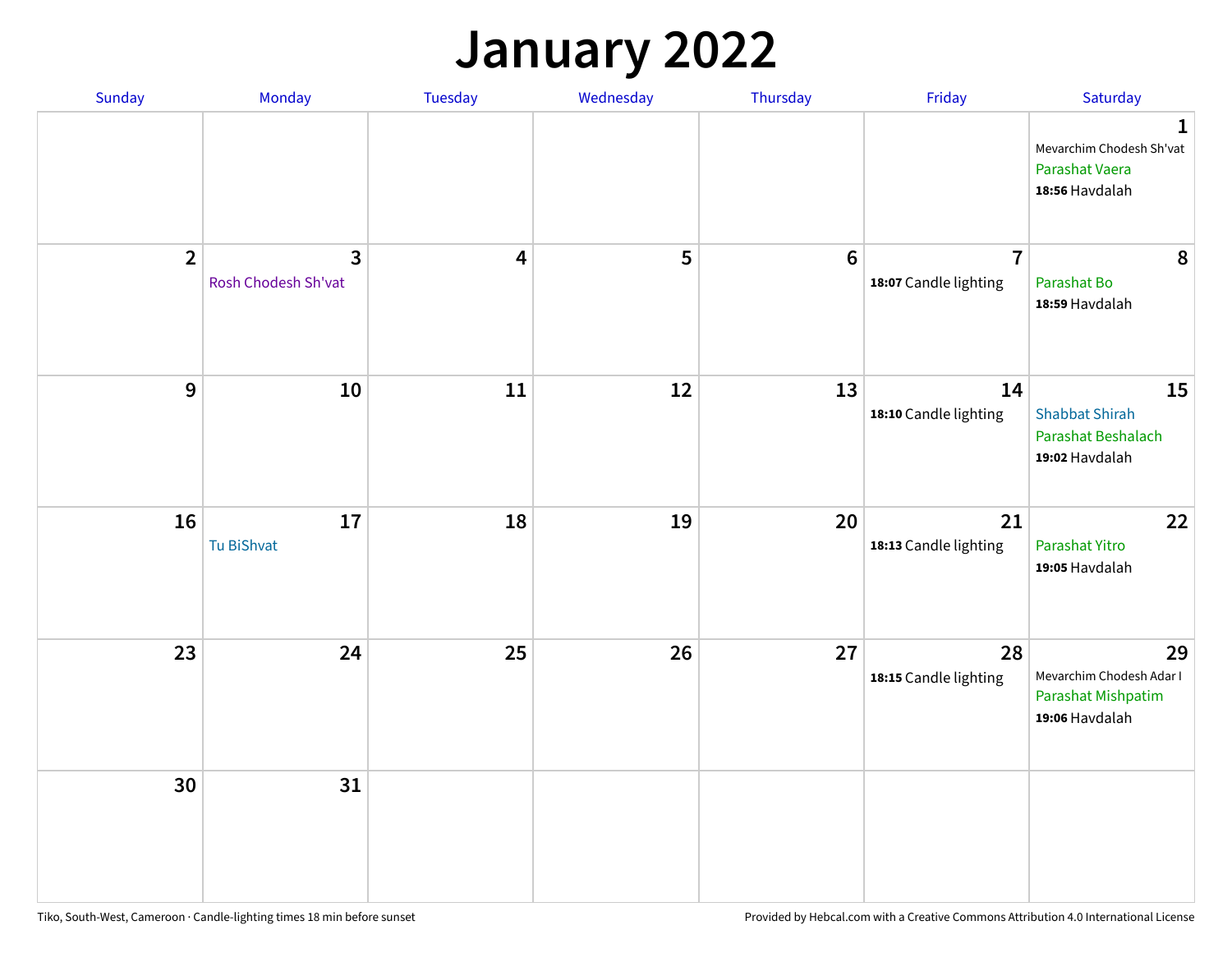# **February 2022**

| Sunday  | <b>Monday</b>  | <b>Tuesday</b>                      | Wednesday                             | Thursday       | Friday                                           | Saturday                                                                                          |
|---------|----------------|-------------------------------------|---------------------------------------|----------------|--------------------------------------------------|---------------------------------------------------------------------------------------------------|
|         |                | $\mathbf{1}$<br>Rosh Chodesh Adar I | $\overline{2}$<br>Rosh Chodesh Adar I | $\overline{3}$ | $\overline{\mathbf{4}}$<br>18:17 Candle lighting | 5<br>Parashat Terumah<br>19:07 Havdalah                                                           |
| $\bf 6$ | $\overline{7}$ | 8                                   | $\boldsymbol{9}$                      | 10             | 11<br>18:18 Candle lighting                      | 12<br>Parashat Tetzaveh<br>19:08 Havdalah                                                         |
| 13      | 14             | 15<br><b>Purim Katan</b>            | 16                                    | 17             | 18<br>18:18 Candle lighting                      | 19<br>Parashat Ki Tisa<br>19:08 Havdalah                                                          |
| 20      | 21             | 22                                  | 23                                    | 24             | 25<br>18:18 Candle lighting                      | 26<br><b>Shabbat Shekalim</b><br>Mevarchim Chodesh Adar II<br>Parashat Vayakhel<br>19:07 Havdalah |
| 27      | 28             |                                     |                                       |                |                                                  |                                                                                                   |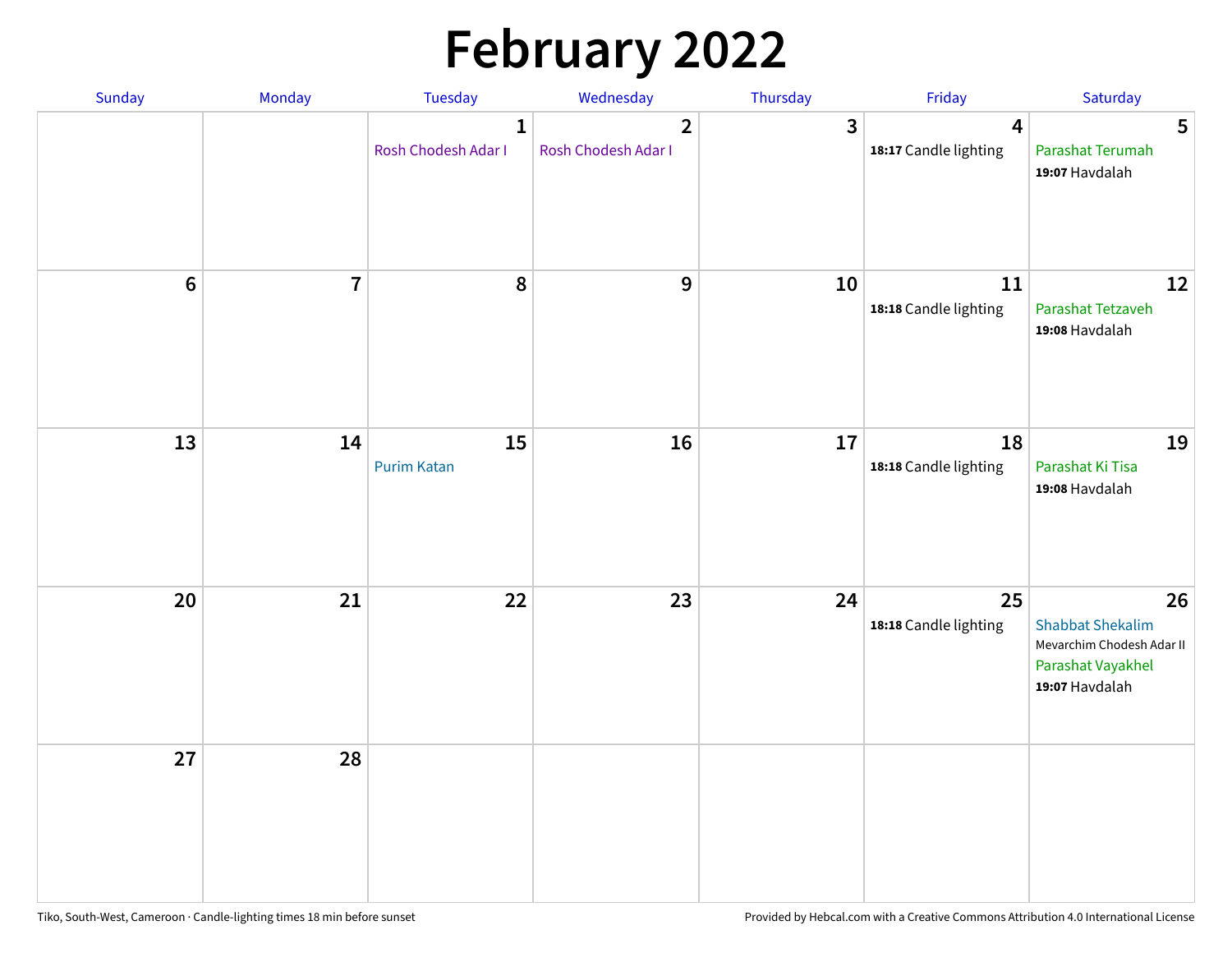## **March 2022**

| Sunday  | <b>Monday</b>  | <b>Tuesday</b> | Wednesday                                                                         | Thursday                                        | Friday                                                                   | Saturday                                                                                   |
|---------|----------------|----------------|-----------------------------------------------------------------------------------|-------------------------------------------------|--------------------------------------------------------------------------|--------------------------------------------------------------------------------------------|
|         |                | $\mathbf{1}$   | $\overline{2}$                                                                    | $\overline{\mathbf{3}}$<br>Rosh Chodesh Adar II | $\overline{\mathbf{4}}$<br>Rosh Chodesh Adar II<br>18:17 Candle lighting | 5<br>Parashat Pekudei<br>19:07 Havdalah                                                    |
| $\bf 6$ | $\overline{7}$ | 8              | 9                                                                                 | 10                                              | 11<br>18:16 Candle lighting                                              | 12<br><b>Shabbat Zachor</b><br>Parashat Vayikra<br>19:05 Havdalah                          |
| 13      | 14             | 15             | 16<br>05:27 Fast begins<br>Ta'anit Esther<br>18:59 Fast ends<br><b>Erev Purim</b> | 17<br>Purim                                     | 18<br><b>Shushan Purim</b><br>18:15 Candle lighting                      | 19<br>Parashat Tzav<br>19:04 Havdalah                                                      |
| 20      | 21             | 22             | 23                                                                                | 24                                              | 25<br>18:14 Candle lighting                                              | 26<br><b>Shabbat Parah</b><br>Mevarchim Chodesh Nisan<br>Parashat Shmini<br>19:03 Havdalah |
| 27      | 28             | 29             | 30                                                                                | 31                                              |                                                                          |                                                                                            |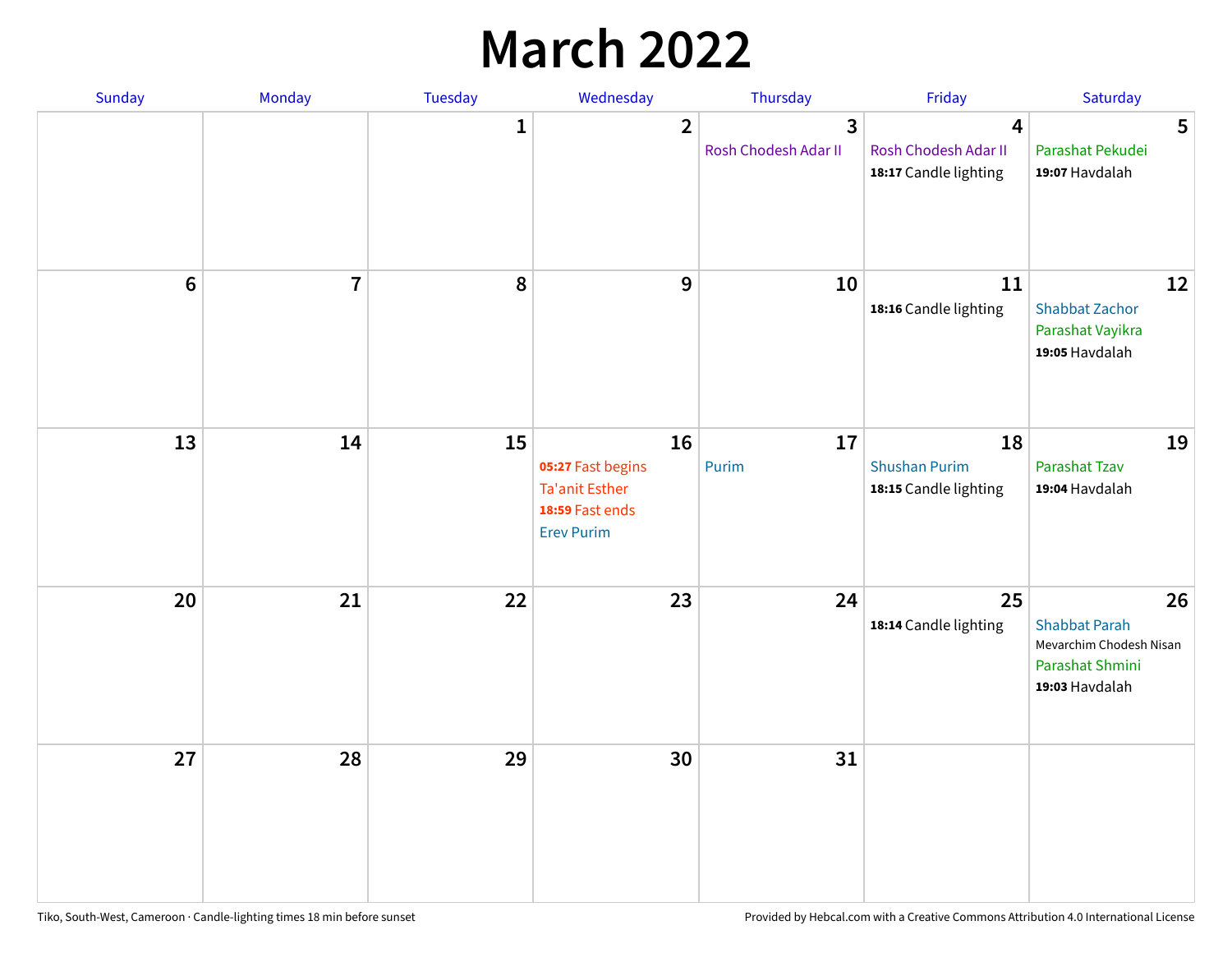## **April 2022**

| Sunday                                   | Monday                  | <b>Tuesday</b>         | Wednesday             | Thursday                                        | Friday                                                                                            | Saturday                                                                                                                     |
|------------------------------------------|-------------------------|------------------------|-----------------------|-------------------------------------------------|---------------------------------------------------------------------------------------------------|------------------------------------------------------------------------------------------------------------------------------|
|                                          |                         |                        |                       |                                                 | $\mathbf 1$<br>18:13 Candle lighting                                                              | $\overline{\mathbf{2}}$<br><b>Shabbat HaChodesh</b><br><b>Rosh Chodesh Nisan</b><br><b>Parashat Tazria</b><br>19:02 Havdalah |
| 3                                        | $\overline{\mathbf{4}}$ | 5                      | $6\phantom{1}6$       | $\overline{7}$                                  | 8<br>18:11 Candle lighting                                                                        | 9<br><b>Shabbat HaGadol</b><br>Parashat Metzora<br>19:01 Havdalah                                                            |
| 10                                       | 11<br>Yom HaAliyah      | 12                     | 13                    | 14                                              | 15<br>05:14 Fast begins<br><b>Ta'anit Bechorot</b><br><b>Erev Pesach</b><br>18:10 Candle lighting | 16<br>Pesach I<br>19:00 Candle lighting                                                                                      |
| 17<br><b>Pesach II</b><br>19:00 Havdalah | 18<br>Pesach III (CH"M) | 19<br>Pesach IV (CH"M) | 20<br>Pesach V (CH"M) | 21<br>Pesach VI (CH"M)<br>18:10 Candle lighting | 22<br><b>Pesach VII</b><br>18:10 Candle lighting                                                  | 23<br><b>Pesach VIII</b><br>19:00 Havdalah                                                                                   |
| 24                                       | 25                      | 26                     | 27                    | 28<br>Yom HaShoah                               | 29<br>18:09 Candle lighting                                                                       | 30<br>Mevarchim Chodesh Iyyar<br>Parashat Achrei Mot<br>18:59 Havdalah                                                       |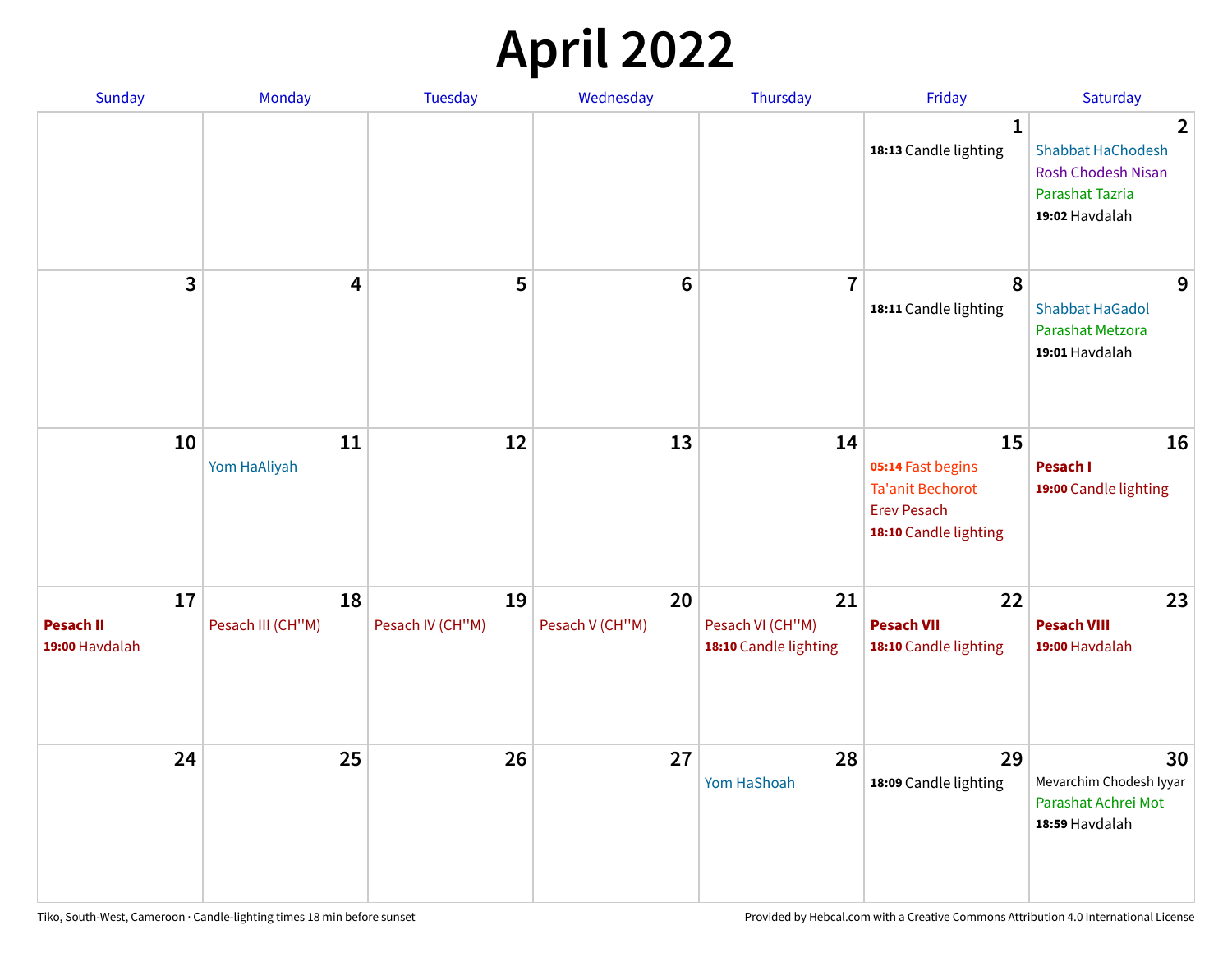## **May 2022**

| Sunday                  | Monday                               | Tuesday                         | Wednesday          | Thursday            | Friday                                  | Saturday                                                               |
|-------------------------|--------------------------------------|---------------------------------|--------------------|---------------------|-----------------------------------------|------------------------------------------------------------------------|
| 1<br>Rosh Chodesh Iyyar | $\overline{2}$<br>Rosh Chodesh Iyyar | 3                               | 4<br>Yom HaZikaron | 5<br>Yom HaAtzma'ut | $6\phantom{1}$<br>18:09 Candle lighting | $\overline{7}$<br>Parashat Kedoshim<br>19:00 Havdalah                  |
| $\pmb{8}$               | $\mathbf{9}$                         | 10                              | 11                 | 12                  | 13<br>18:09 Candle lighting             | 14<br><b>Parashat Emor</b><br>19:01 Havdalah                           |
| 15<br>Pesach Sheni      | 16                                   | 17                              | 18                 | 19<br>Lag BaOmer    | 20<br>18:10 Candle lighting             | 21<br>Parashat Behar<br>19:02 Havdalah                                 |
| 22                      | 23                                   | 24                              | 25                 | 26                  | 27<br>18:11 Candle lighting             | 28<br>Mevarchim Chodesh Sivan<br>Parashat Bechukotai<br>19:03 Havdalah |
| 29<br>Yom Yerushalayim  | 30                                   | 31<br><b>Rosh Chodesh Sivan</b> |                    |                     |                                         |                                                                        |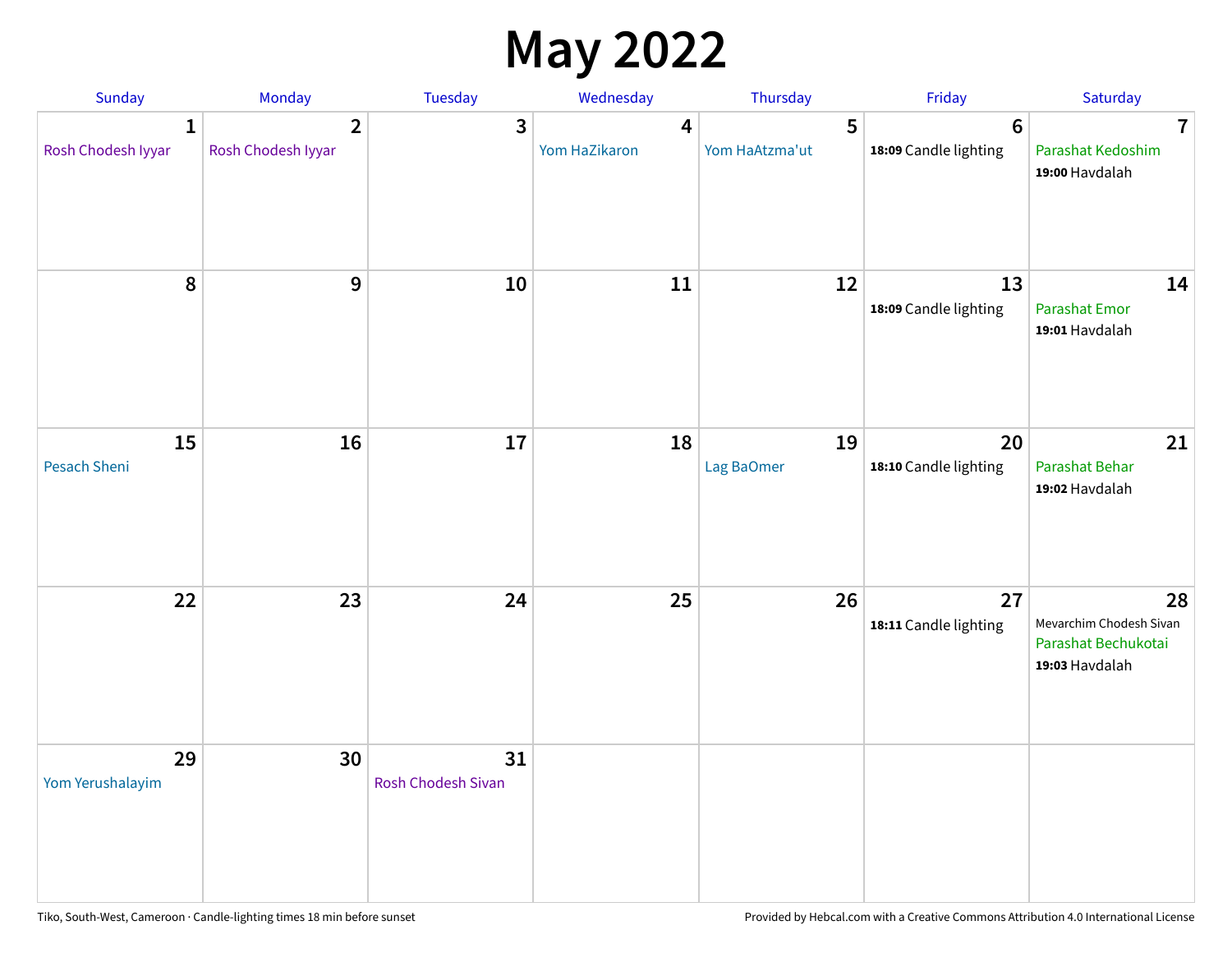#### **June 2022**

| Sunday                                         | Monday                                                 | Tuesday        | Wednesday                       | Thursday                        | Friday                      | Saturday                                                               |
|------------------------------------------------|--------------------------------------------------------|----------------|---------------------------------|---------------------------------|-----------------------------|------------------------------------------------------------------------|
|                                                |                                                        |                | 1                               | $\overline{2}$                  | 3<br>18:13 Candle lighting  | 4<br><b>Erev Shavuot</b><br>Parashat Bamidbar<br>19:05 Candle lighting |
| 5<br><b>Shavuot I</b><br>19:05 Candle lighting | $6\phantom{1}6$<br><b>Shavuot II</b><br>19:05 Havdalah | $\overline{7}$ | 8                               | 9                               | 10<br>18:14 Candle lighting | 11<br><b>Parashat Nasso</b><br>19:06 Havdalah                          |
| 12                                             | 13                                                     | 14             | 15                              | 16                              | 17<br>18:16 Candle lighting | 18<br>Parashat Beha'alotcha<br>19:08 Havdalah                          |
| 19                                             | 20                                                     | 21             | 22                              | 23                              | 24<br>18:17 Candle lighting | 25<br>Mevarchim Chodesh Tamuz<br>Parashat Sh'lach<br>19:10 Havdalah    |
| 26                                             | 27                                                     | 28             | 29<br><b>Rosh Chodesh Tamuz</b> | 30<br><b>Rosh Chodesh Tamuz</b> |                             |                                                                        |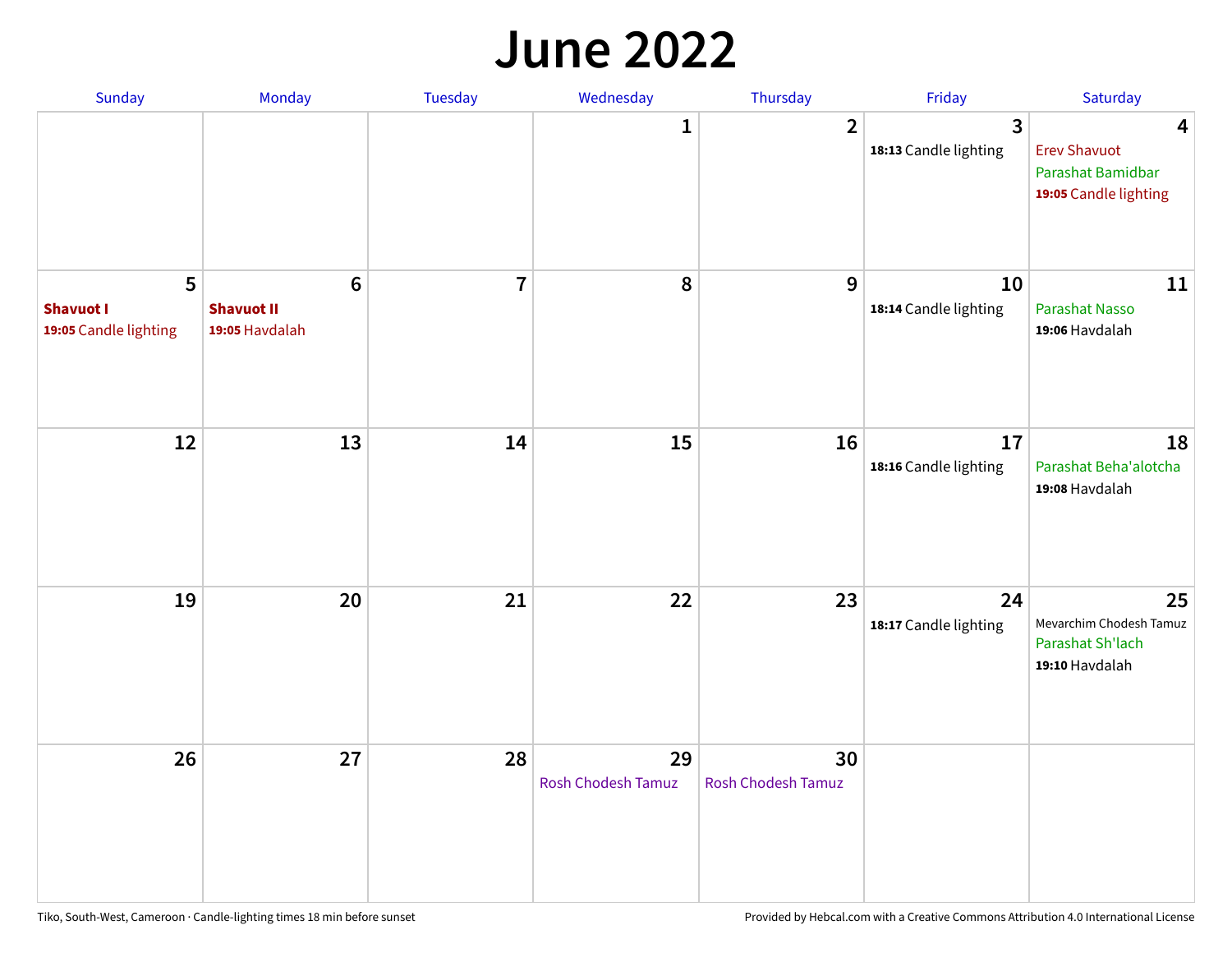## **July 2022**

| Sunday                                                           | Monday | Tuesday | Wednesday      | Thursday       | Friday                                         | Saturday                                                                |
|------------------------------------------------------------------|--------|---------|----------------|----------------|------------------------------------------------|-------------------------------------------------------------------------|
|                                                                  |        |         |                |                | $\mathbf{1}$<br>18:19 Candle lighting          | $\overline{2}$<br>Parashat Korach<br>19:11 Havdalah                     |
| $\overline{3}$                                                   | 4      | 5       | $6\phantom{1}$ | $\overline{7}$ | $\boldsymbol{8}$<br>18:20 Candle lighting      | 9<br><b>Parashat Chukat</b><br>19:12 Havdalah                           |
| 10                                                               | 11     | 12      | 13             | 14             | 15<br>18:20 Candle lighting                    | 16<br>Parashat Balak<br>19:12 Havdalah                                  |
| 17<br>05:13 Fast begins<br><b>Tzom Tammuz</b><br>19:06 Fast ends | 18     | 19      | 20             | 21             | 22<br>18:20 Candle lighting                    | 23<br>Mevarchim Chodesh Av<br><b>Parashat Pinchas</b><br>19:11 Havdalah |
| 24                                                               | 25     | 26      | 27             | 28             | 29<br>Rosh Chodesh Av<br>18:20 Candle lighting | 30<br>Parashat Matot-Masei<br>19:10 Havdalah                            |
| 31                                                               |        |         |                |                |                                                |                                                                         |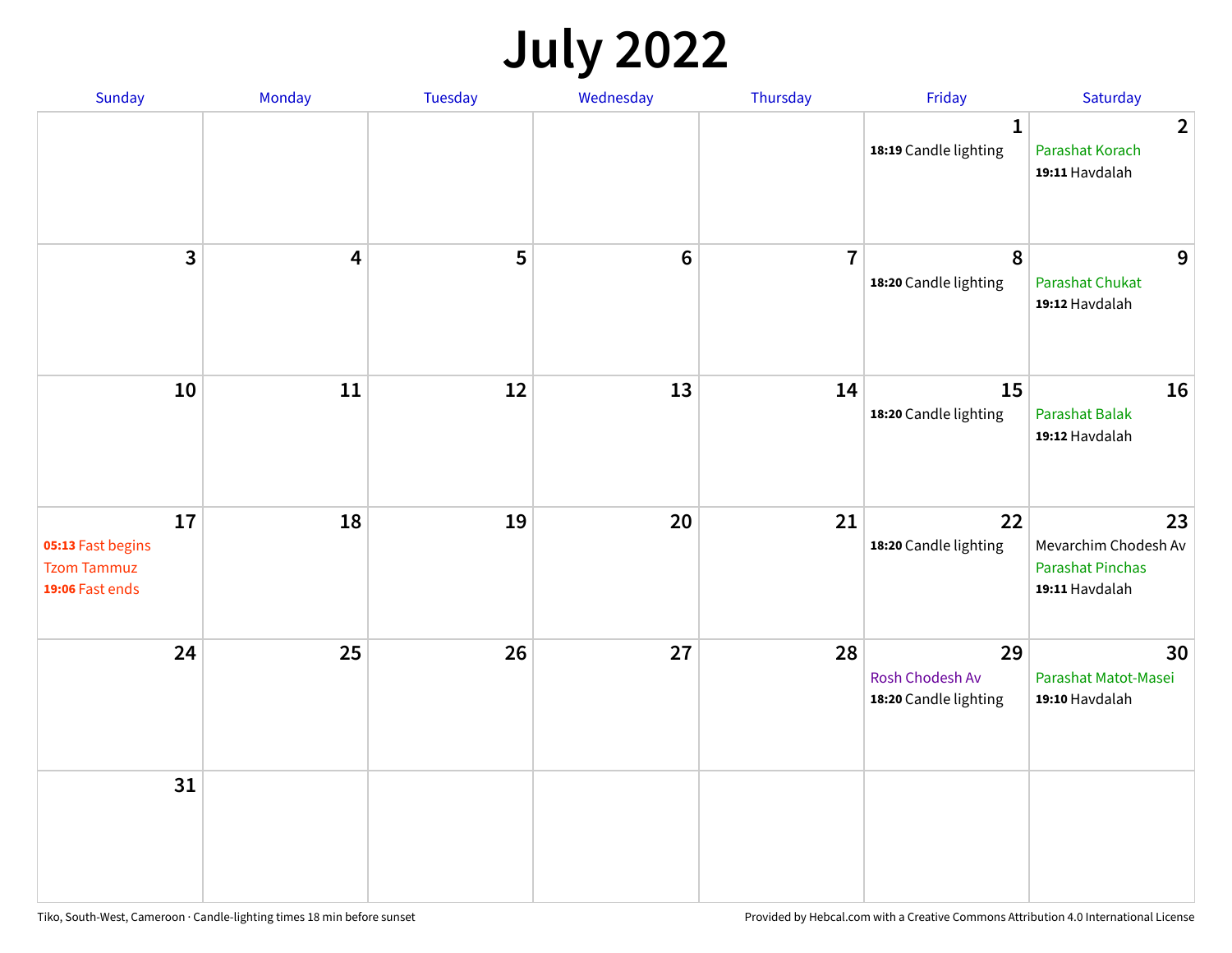## **August 2022**

| Sunday                                                      | Monday       | Tuesday      | Wednesday | Thursday | Friday                                 | Saturday                                                                                                                       |
|-------------------------------------------------------------|--------------|--------------|-----------|----------|----------------------------------------|--------------------------------------------------------------------------------------------------------------------------------|
|                                                             | $\mathbf{1}$ | $\mathbf{2}$ | 3         | 4        | 5<br>18:18 Candle lighting             | $6\phantom{1}6$<br><b>Shabbat Chazon</b><br>18:37 Fast begins<br>Erev Tish'a B'Av<br><b>Parashat Devarim</b><br>19:09 Havdalah |
| $\overline{7}$<br>Tish'a B'Av (observed)<br>19:03 Fast ends | 8            | 9            | 10        | 11       | 12<br>Tu B'Av<br>18:17 Candle lighting | 13<br><b>Shabbat Nachamu</b><br>Parashat Vaetchanan<br>19:07 Havdalah                                                          |
| 14                                                          | 15           | 16           | 17        | 18       | 19<br>18:15 Candle lighting            | 20<br>Mevarchim Chodesh Elul<br>Parashat Eikev<br>19:04 Havdalah                                                               |
| 21                                                          | 22           | 23           | 24        | 25       | 26<br>18:12 Candle lighting            | 27<br>Rosh Chodesh Elul<br>Parashat Re'eh<br>19:02 Havdalah                                                                    |
| 28<br>Rosh Hashana LaBehemot<br>Rosh Chodesh Elul           | 29           | 30           | 31        |          |                                        |                                                                                                                                |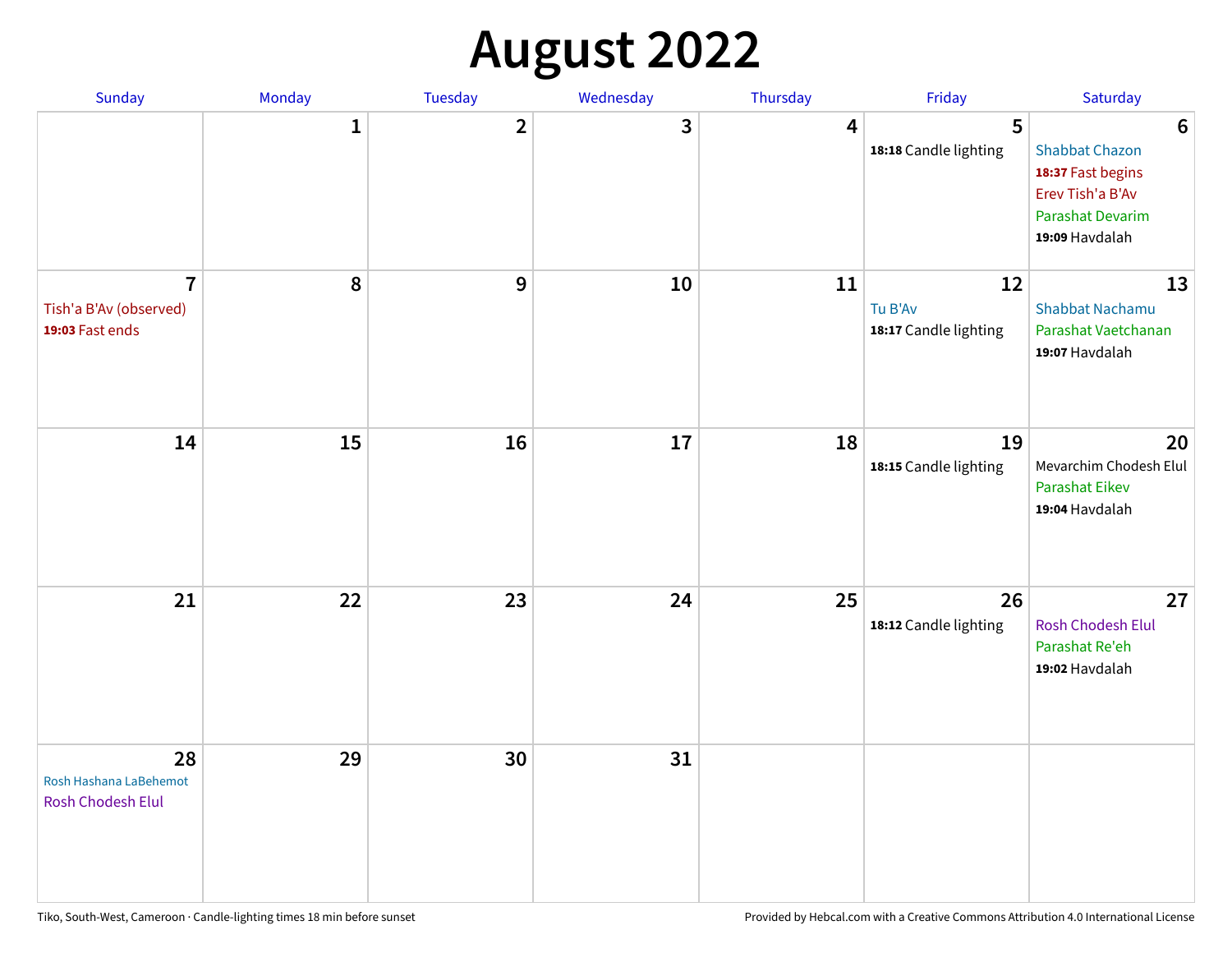## **September 2022**

| Sunday                                           | Monday                                           | Tuesday                                        | Wednesday                                                          | Thursday     | Friday                                  | Saturday                                                  |
|--------------------------------------------------|--------------------------------------------------|------------------------------------------------|--------------------------------------------------------------------|--------------|-----------------------------------------|-----------------------------------------------------------|
|                                                  |                                                  |                                                |                                                                    | $\mathbf{1}$ | $\overline{2}$<br>18:09 Candle lighting | 3<br><b>Parashat Shoftim</b><br>18:58 Havdalah            |
| $\overline{\mathbf{4}}$                          | 5                                                | $6\phantom{1}6$                                | $\overline{7}$                                                     | 8            | 9<br>18:06 Candle lighting              | 10<br>Parashat Ki Teitzei<br>18:55 Havdalah               |
| $11\,$                                           | 12                                               | 13                                             | 14                                                                 | 15           | 16<br>18:03 Candle lighting             | 17<br>Leil Selichot<br>Parashat Ki Tavo<br>18:52 Havdalah |
| 18                                               | 19                                               | 20                                             | 21                                                                 | 22           | 23<br>18:00 Candle lighting             | 24<br>Parashat Nitzavim<br>18:48 Havdalah                 |
| 25<br>Erev Rosh Hashana<br>17:59 Candle lighting | 26<br>Rosh Hashana 5783<br>18:48 Candle lighting | 27<br><b>Rosh Hashana II</b><br>18:47 Havdalah | 28<br>05:09 Fast begins<br><b>Tzom Gedaliah</b><br>18:41 Fast ends | 29           | 30<br>17:56 Candle lighting             |                                                           |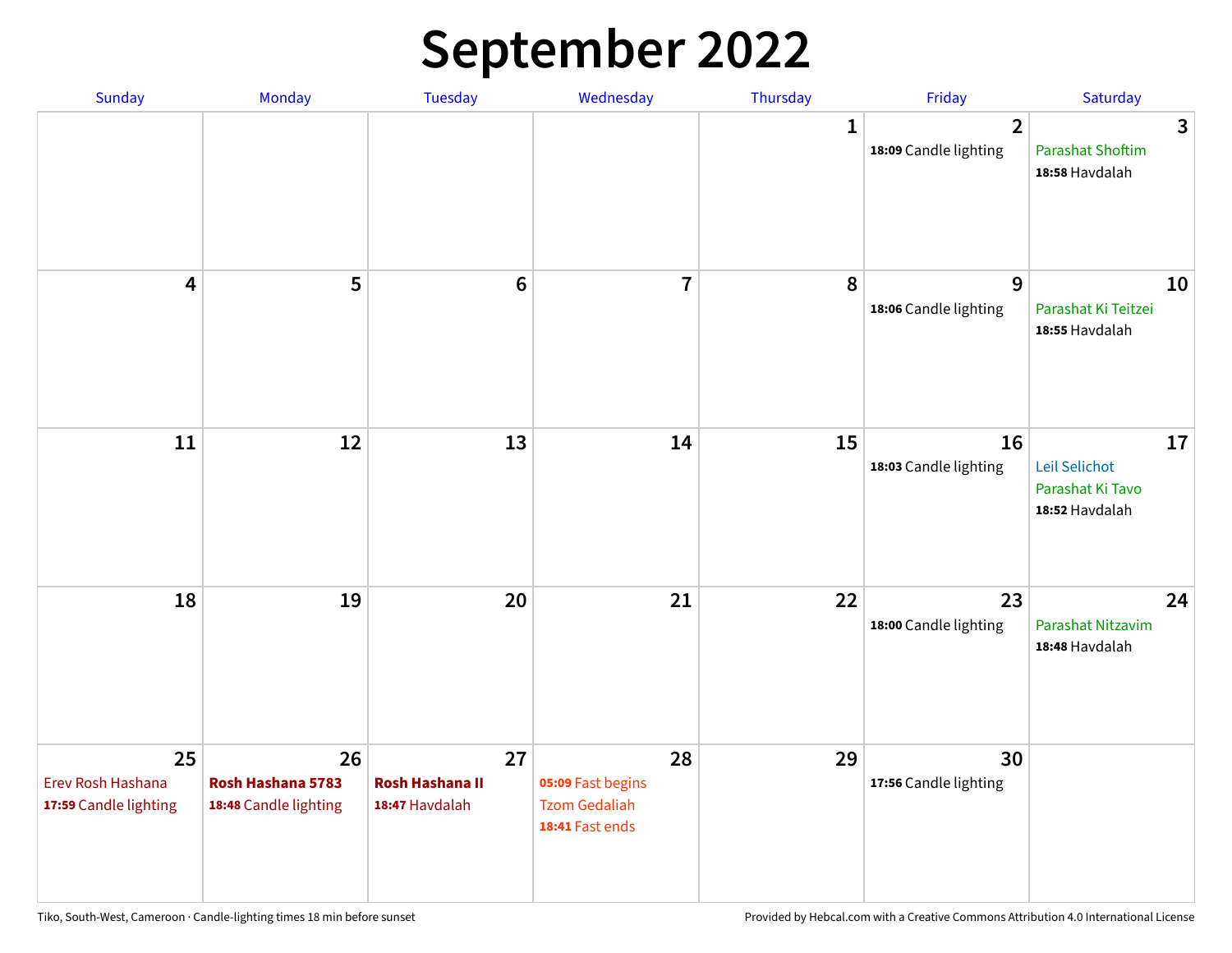## **October 2022**

| <b>Sunday</b>                                            | <b>Monday</b>                                        | <b>Tuesday</b>                                       | Wednesday                                | Thursday               | Friday                                         | Saturday                                                                       |
|----------------------------------------------------------|------------------------------------------------------|------------------------------------------------------|------------------------------------------|------------------------|------------------------------------------------|--------------------------------------------------------------------------------|
|                                                          |                                                      |                                                      |                                          |                        |                                                | 1<br><b>Shabbat Shuva</b><br>Parashat Vayeilech<br>18:45 Havdalah              |
| $\overline{2}$                                           | 3                                                    | 4<br><b>Erev Yom Kippur</b><br>17:55 Candle lighting | 5<br><b>Yom Kippur</b><br>18:44 Havdalah | $6\phantom{1}6$        | $\overline{7}$<br>17:54 Candle lighting        | 8<br>Parashat Ha'Azinu<br>18:43 Havdalah                                       |
| 9<br><b>Erev Sukkot</b><br>17:53 Candle lighting         | 10<br><b>Sukkot I</b><br>18:42 Candle lighting       | 11<br><b>Sukkot II</b><br>18:42 Havdalah             | 12<br>Sukkot III (CH"M)                  | 13<br>Sukkot IV (CH"M) | 14<br>Sukkot V (CH"M)<br>17:51 Candle lighting | 15<br>Sukkot VI (CH"M)<br>18:40 Havdalah                                       |
| 16<br>Sukkot VII (Hoshana Raba)<br>17:50 Candle lighting | 17<br><b>Shmini Atzeret</b><br>18:40 Candle lighting | 18<br><b>Simchat Torah</b><br>18:39 Havdalah         | 19                                       | 20                     | 21<br>17:49 Candle lighting                    | 22<br>Mevarchim Chodesh Cheshvan<br><b>Parashat Bereshit</b><br>18:38 Havdalah |
| 23                                                       | 24                                                   | 25<br>Rosh Chodesh Cheshvan                          | 26<br>Rosh Chodesh Cheshvan              | 27                     | 28<br>17:47 Candle lighting                    | 29<br><b>Parashat Noach</b><br>18:37 Havdalah                                  |
| 30                                                       | 31                                                   |                                                      |                                          |                        |                                                |                                                                                |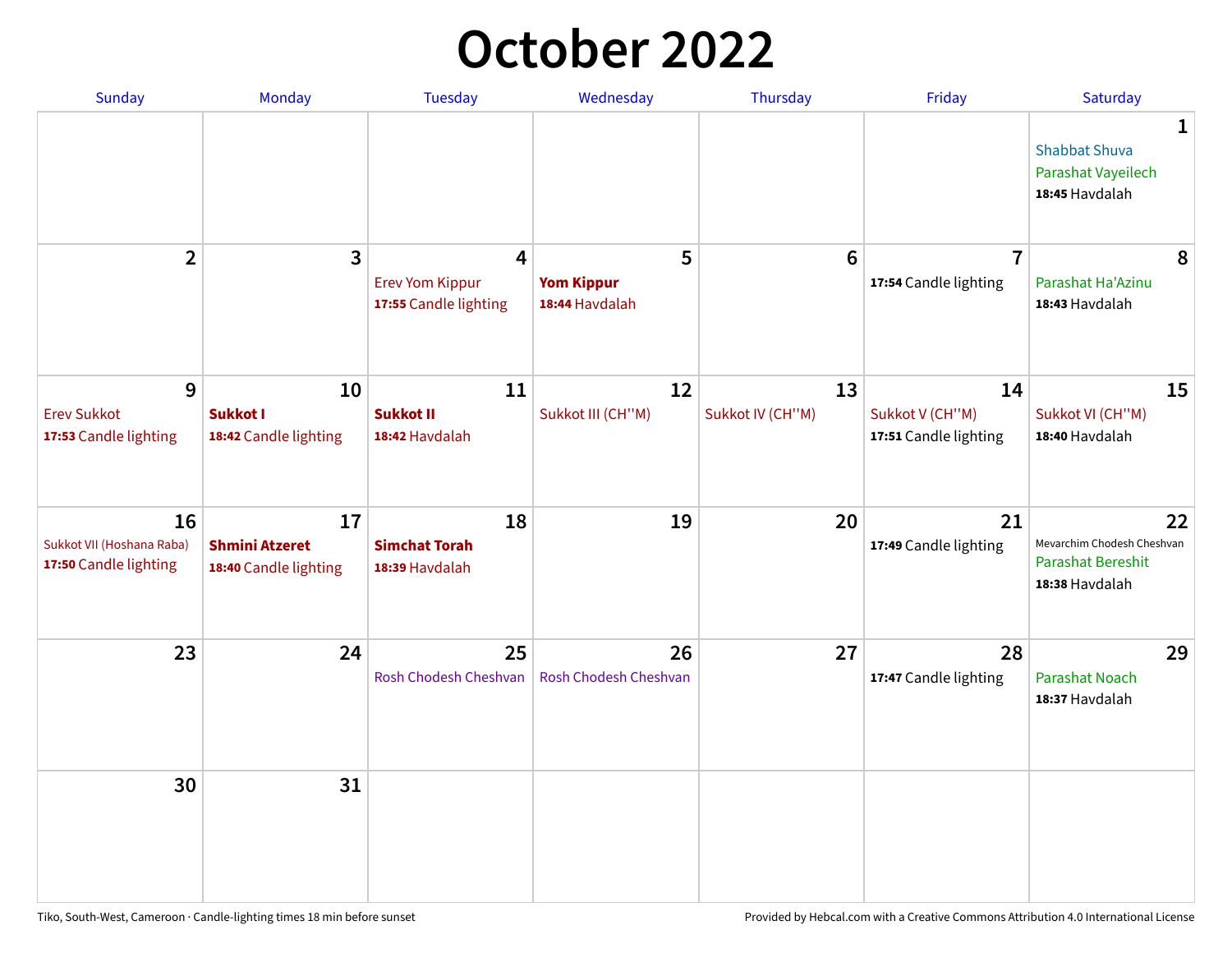### **November 2022**

| Sunday         | Monday         | Tuesday                             | Wednesday               | Thursday                  | Friday                                             | Saturday                                                                 |
|----------------|----------------|-------------------------------------|-------------------------|---------------------------|----------------------------------------------------|--------------------------------------------------------------------------|
|                |                | 1<br>Yom HaAliyah School Observance | $\overline{\mathbf{2}}$ | $\mathbf{3}$              | $\overline{\mathbf{4}}$<br>17:47 Candle lighting   | 5<br>Parashat Lech-Lecha<br>18:37 Havdalah                               |
| $6\phantom{1}$ | $\overline{7}$ | 8                                   | $\boldsymbol{9}$        | 10                        | 11<br>17:46 Candle lighting                        | 12<br>Parashat Vayera<br>18:37 Havdalah                                  |
| 13             | 14             | 15                                  | 16                      | 17                        | 18<br>17:47 Candle lighting                        | 19<br>Mevarchim Chodesh Kislev<br>Parashat Chayei Sara<br>18:38 Havdalah |
| 20             | 21             | 22                                  | 23<br>Sigd              | 24<br>Rosh Chodesh Kislev | 25<br>Rosh Chodesh Kislev<br>17:48 Candle lighting | 26<br><b>Parashat Toldot</b><br>18:40 Havdalah                           |
| 27             | 28             | 29                                  | 30                      |                           |                                                    |                                                                          |